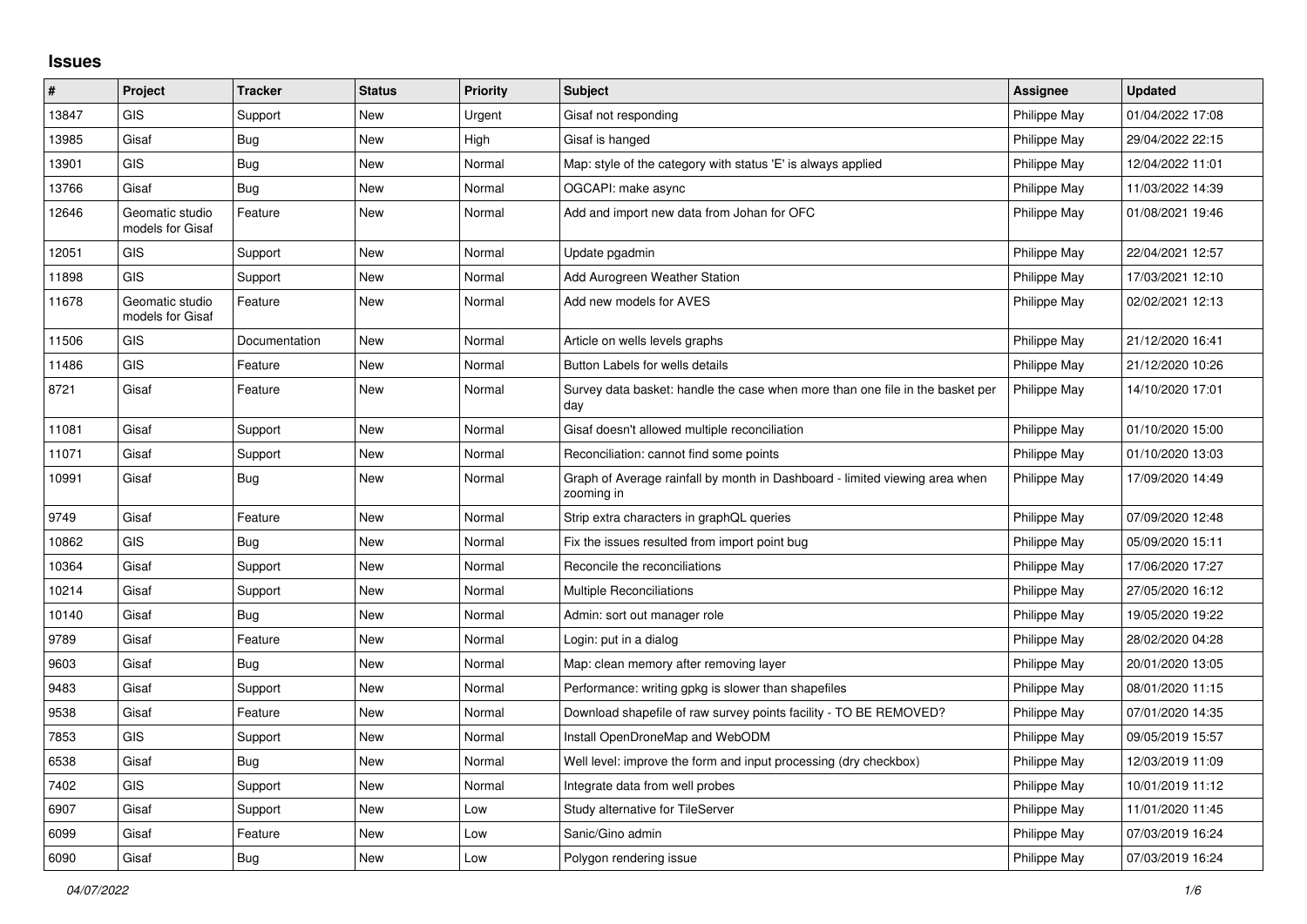| $\sharp$ | Project                             | <b>Tracker</b> | <b>Status</b> | <b>Priority</b> | <b>Subject</b>                                                       | <b>Assignee</b> | <b>Updated</b>   |
|----------|-------------------------------------|----------------|---------------|-----------------|----------------------------------------------------------------------|-----------------|------------------|
| 7379     | Gisaf                               | Feature        | New           | Low             | Make Gisaf installable (Progressive Web App)                         | Philippe May    | 02/02/2019 10:27 |
| 13115    | <b>GIS</b>                          | Task           | In Progress   | Urgent          | Server not working after power cut                                   | Philippe May    | 29/10/2021 11:05 |
| 13991    | GIS                                 | Support        | In Progress   | High            | Gisaf is again hung                                                  | Philippe May    | 30/04/2022 14:01 |
| 13203    | GIS                                 | Support        | In Progress   | Normal          | Redis server: fix warning relarted to memory allocation              | Philippe May    | 12/11/2021 13:03 |
| 10291    | GIS                                 | Support        | In Progress   | Normal          | Vacuum DB at reboot                                                  | Philippe May    | 29/10/2021 11:44 |
| 12867    | GIS                                 | Support        | In Progress   | Normal          | Upgrade server (all virtual machines) to Debian bullseye             | Philippe May    | 25/10/2021 17:34 |
| 7584     | Gisaf                               | <b>Bug</b>     | In Progress   | Normal          | Error with large integers (graphql)                                  | Philippe May    | 20/09/2019 10:52 |
| 7120     | GIS                                 | Support        | In Progress   | Normal          | High CPU usage on the server (dom0)                                  | Philippe May    | 26/02/2019 13:10 |
| 7161     | GIS                                 | Support        | In Progress   | Normal          | Setup remote backup                                                  | Philippe May    | 19/12/2018 10:14 |
| 12049    | <b>GIS</b>                          | Bug            | Resolved      | Immediate       | <b>Gisaf Error</b>                                                   | Philippe May    | 22/04/2021 10:39 |
| 14072    | GIS                                 | Support        | Resolved      | Urgent          | Gisaf very slow                                                      | Philippe May    | 19/05/2022 02:29 |
| 13883    | GIS                                 | Support        | Resolved      | Urgent          | Gisaf not responding - Possible issue with tag editing?              | Philippe May    | 07/04/2022 19:34 |
| 13642    | Gisaf                               | Support        | Resolved      | Urgent          | Electrical problems: Server down                                     | Philippe May    | 15/02/2022 09:38 |
| 13447    | GIS                                 | Support        | Resolved      | Urgent          | Server down due to electrical power cut                              | Philippe May    | 31/12/2021 17:14 |
| 9592     | Gisaf                               | Support        | Resolved      | Urgent          | Follow up migration                                                  | Philippe May    | 19/01/2020 13:42 |
| 3368     | GIS                                 | <b>Bug</b>     | Resolved      | Urgent          | Cannot upload data                                                   | Philippe May    | 21/12/2016 12:10 |
| 12075    | GIS                                 | Feature        | Resolved      | High            | CSR Weather Station not showing since 22 of april 2021               | Philippe May    | 29/04/2021 15:34 |
| 9220     | GIS                                 | Feature        | Resolved      | High            | Setting the daily resampling of weather data starting from 8.30 am   | Philippe May    | 08/01/2020 17:57 |
| 5978     | GIS                                 | Task           | Resolved      | High            | Registration for Bangalore Open Street Map conference                | Philippe May    | 11/06/2018 11:56 |
| 3410     | GIS                                 | Support        | Resolved      | High            | Map website to http://water.auroville.org.in                         | Philippe May    | 27/12/2016 22:41 |
| 14090    | GIS                                 | Feature        | Resolved      | Normal          | Move to SDDs after failure of one HDD in the RAID array of the domUs | Philippe May    | 27/05/2022 16:28 |
| 13982    | GIS                                 | Support        | Resolved      | Normal          | Update server's storage                                              | Philippe May    | 06/05/2022 14:38 |
| 13968    | Geomatic studio<br>models for Gisaf | Feature        | Resolved      | Normal          | Create layers and all for the LB records                             | Philippe May    | 28/04/2022 17:18 |
| 13952    | Gisaf                               | Support        | Resolved      | Normal          | Gisaf isn't Connecting                                               | Philippe May    | 25/04/2022 11:27 |
| 13885    | GIS                                 | Bug            | Resolved      | Normal          | Wrong name showing in the list of layers in the map                  | Philippe May    | 23/04/2022 04:04 |
| 13763    | GIS                                 | Support        | Resolved      | Normal          | Gisaf not responding                                                 | Philippe May    | 11/03/2022 13:03 |
| 13681    | Gisaf                               | Support        | Resolved      | Normal          | Gisaf isn't Connecting                                               | Philippe May    | 19/02/2022 11:01 |
| 13258    | Gisaf                               | Bug            | Resolved      | Normal          | Missing data from AmbientWeather weather stations                    | Philippe May    | 21/11/2021 16:50 |
| 11762    | Gisaf                               | Feature        | Resolved      | Normal          | Switch from Mapbox to Maplibre                                       | Philippe May    | 20/11/2021 15:21 |
| 13235    | GIS                                 | Support        | Resolved      | Normal          | Server hardware failure (sdc hard drive)                             | Philippe May    | 19/11/2021 17:59 |
| 13202    | Gisaf                               | Support        | Resolved      | Normal          | Gisaf is showing error                                               | Philippe May    | 12/11/2021 12:59 |
| 12895    | GIS                                 | Support        | Resolved      | Normal          | Migrate backups to Bung                                              | Philippe May    | 12/11/2021 00:36 |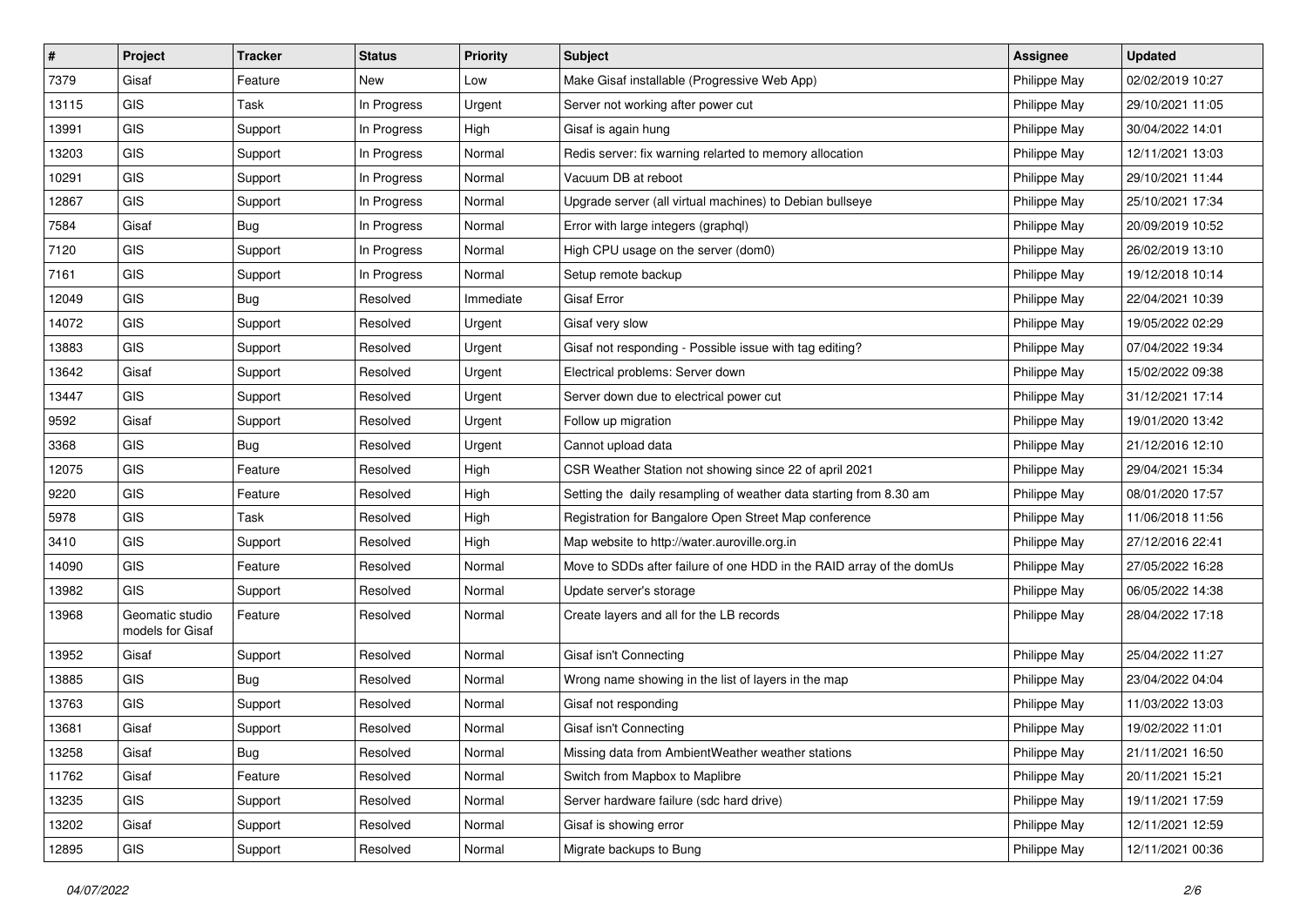| #     | Project    | <b>Tracker</b> | <b>Status</b> | Priority | <b>Subject</b>                                                                                               | <b>Assignee</b> | <b>Updated</b>   |
|-------|------------|----------------|---------------|----------|--------------------------------------------------------------------------------------------------------------|-----------------|------------------|
| 13132 | <b>GIS</b> | <b>Bug</b>     | Resolved      | Normal   | CSR Weather station missing data 28 nd 29 Otober 2021                                                        | Philippe May    | 06/11/2021 12:20 |
| 9463  | GIS        | Support        | Resolved      | Normal   | Setup a weather station in Kalpana                                                                           | Philippe May    | 02/11/2021 15:08 |
| 13125 | Gisaf      | Bug            | Resolved      | Normal   | Live layers: error with no detail shown                                                                      | Philippe May    | 01/11/2021 19:06 |
| 13090 | Gisaf      | Support        | Resolved      | Normal   | Importing error in new admin                                                                                 | Philippe May    | 28/10/2021 11:00 |
| 13068 | GIS        | Support        | Resolved      | Normal   | Migrate gisaf VM to bullseye                                                                                 | Philippe May    | 25/10/2021 17:28 |
| 12701 | <b>GIS</b> | <b>Bug</b>     | Resolved      | Normal   | Weather Station not showing data since 24 July 2021                                                          | Philippe May    | 12/08/2021 12:21 |
| 12688 | Gisaf      | Support        | Resolved      | Normal   | Layers are not visible                                                                                       | Philippe May    | 10/08/2021 10:03 |
| 12491 | Gisaf      | Feature        | Resolved      | Normal   | Measure distances on the map                                                                                 | Philippe May    | 11/07/2021 11:51 |
| 10675 | Gisaf      | Feature        | Resolved      | Normal   | Add attribution on map                                                                                       | Philippe May    | 04/07/2021 13:58 |
| 10224 | Gisaf      | Support        | Resolved      | Normal   | Update gs.basemaps in Jupyter notebooks                                                                      | Philippe May    | 14/06/2021 16:15 |
| 11907 | Gisaf      | Feature        | Resolved      | Normal   | Allow specific project list for custom models                                                                | Philippe May    | 19/03/2021 16:13 |
| 11886 | Gisaf      | Support        | Resolved      | Normal   | Pandas resample deprecation warning                                                                          | Philippe May    | 16/03/2021 12:49 |
| 11649 | Gisaf      | Feature        | Resolved      | Normal   | Wells timeline dashboard misc. improvements                                                                  | Philippe May    | 27/01/2021 15:47 |
| 11577 | Gisaf      | Feature        | Resolved      | Normal   | Dashboard: multiple sections per page                                                                        | Philippe May    | 27/01/2021 12:37 |
| 10569 | Gisaf      | Feature        | Resolved      | Normal   | Well Masterfile/Repository                                                                                   | Philippe May    | 19/12/2020 17:10 |
| 11457 | Gisaf      | Support        | Resolved      | Normal   | Building Shed and Retaining Walls are not showing in a map                                                   | Philippe May    | 14/12/2020 19:52 |
| 11449 | Gisaf      | Feature        | Resolved      | Normal   | Strip extra characters when importing survey CSV files                                                       | Philippe May    | 10/12/2020 01:06 |
| 10740 | Gisaf      | Bug            | Resolved      | Normal   | Change status: issue with projection system                                                                  | Philippe May    | 17/09/2020 14:34 |
| 10741 | Gisaf      | Feature        | Resolved      | Normal   | Add a way for changing status of a feature, given its original id                                            | Philippe May    | 16/09/2020 17:35 |
| 10948 | Gisaf      | Feature        | Resolved      | Normal   | Add WMS3 server capabilities (with pygeoapi)                                                                 | Philippe May    | 14/09/2020 16:59 |
| 10920 | Gisaf      | Feature        | Resolved      | Normal   | Add option to display labels on the map                                                                      | Philippe May    | 07/09/2020 11:54 |
| 10830 | Gisaf      | <b>Bug</b>     | Resolved      | Normal   | Import issue with raw survey points                                                                          | Philippe May    | 30/08/2020 14:45 |
| 10829 | Gisaf      | Bug            | Resolved      | Normal   | Missing symbols                                                                                              | Philippe May    | 24/08/2020 12:34 |
| 10819 | Gisaf      | <b>Bug</b>     | Resolved      | Normal   | Evergreen well: popup showing "null" instead of location, status, type                                       | Philippe May    | 23/08/2020 23:44 |
| 10732 | Gisaf      | <b>Bug</b>     | Resolved      | Normal   | Wind Speed unit                                                                                              | Philippe May    | 04/08/2020 16:52 |
| 10728 | Gisaf      | <b>Bug</b>     | Resolved      | Normal   | Cannot download CSV for values                                                                               | Philippe May    | 03/08/2020 15:49 |
| 10323 | GIS        | <b>Bug</b>     | Resolved      | Normal   | Survey points from Eric Chacra: misc issues                                                                  | Philippe May    | 03/08/2020 13:11 |
| 10693 | GIS        | Support        | Resolved      | Normal   | Wrong geometry type for category R54                                                                         | Philippe May    | 30/07/2020 12:00 |
| 9552  | Gisaf      | Documentation  | Resolved      | Normal   | Weekly resampling - Starts on mondays                                                                        | Philippe May    | 25/07/2020 17:12 |
| 10182 | Gisaf      | Feature        | Resolved      | Normal   | Function to change status of surveyed features                                                               | Philippe May    | 15/07/2020 15:10 |
| 10536 | Gisaf      | Feature        | Resolved      | Normal   | Migrate PlottableModel.Actions.download_csv_value to plugins                                                 | Philippe May    | 15/07/2020 15:07 |
| 10539 | Gisaf      | Bug            | Resolved      | Normal   | New basket admin: the metadata (surveyor, etc) aren't populated from raw<br>points when importing shapefiles | Philippe May    | 15/07/2020 15:02 |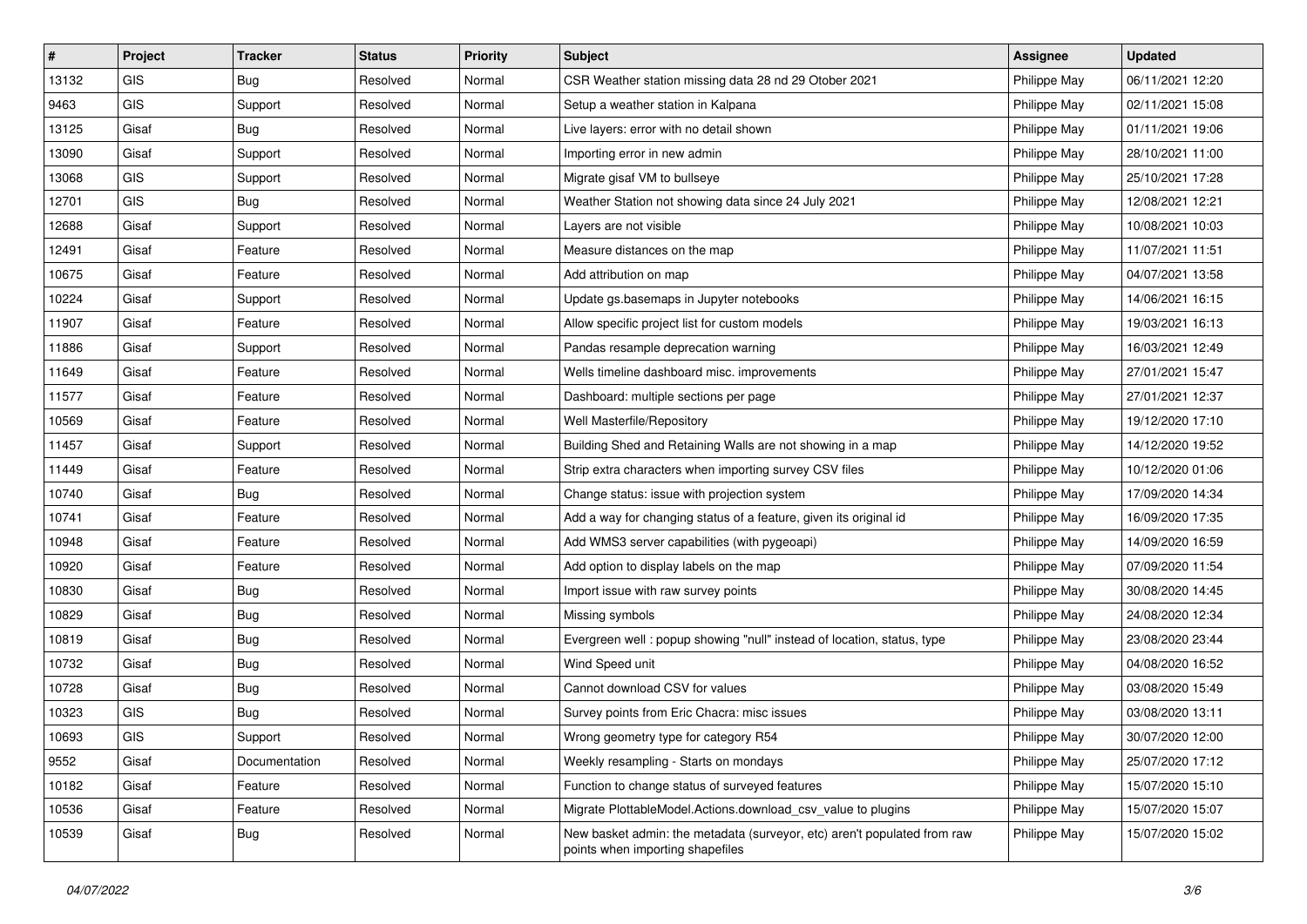| $\sharp$ | Project    | <b>Tracker</b> | <b>Status</b> | <b>Priority</b> | <b>Subject</b>                                                                                                       | Assignee     | <b>Updated</b>   |
|----------|------------|----------------|---------------|-----------------|----------------------------------------------------------------------------------------------------------------------|--------------|------------------|
| 10439    | Gisaf      | <b>Bug</b>     | Resolved      | Normal          | Reconciliation: use categories instead of layers                                                                     | Philippe May | 27/06/2020 05:21 |
| 10213    | Gisaf      | Bug            | Resolved      | Normal          | Point showing in the reconciliation pop-up but error while reconciling                                               | Philippe May | 26/06/2020 14:37 |
| 10400    | Gisaf      | Bug            | Resolved      | Normal          | Map search: works only once                                                                                          | Philippe May | 24/06/2020 12:05 |
| 10407    | Gisaf      | <b>Bug</b>     | Resolved      | Normal          | Live layer DXF export: missing reprojection                                                                          | Philippe May | 23/06/2020 04:24 |
| 10360    | Gisaf      | Bug            | Resolved      | Normal          | Cannot import survey: accuracy issue                                                                                 | Philippe May | 17/06/2020 01:29 |
| 10337    | Gisaf      | Bug            | Resolved      | Normal          | Custom layers with a "status" column not displayed on the map                                                        | Philippe May | 13/06/2020 17:36 |
| 10331    | Gisaf      | Feature        | Resolved      | Normal          | Reconciliation: sort layer by alphabetical order                                                                     | Philippe May | 12/06/2020 17:45 |
| 10289    | Gisaf      | <b>Bug</b>     | Resolved      | Normal          | New basket: cannot import raingauge Excel sheet                                                                      | Philippe May | 11/06/2020 12:17 |
| 10306    | Gisaf      | <b>Bug</b>     | Resolved      | Normal          | Logout not working                                                                                                   | Philippe May | 11/06/2020 12:13 |
| 10152    | Gisaf      | Feature        | Resolved      | Normal          | wells list in Measures Tab with only wells having measures                                                           | Philippe May | 10/06/2020 15:05 |
| 10149    | Gisaf      | <b>Bug</b>     | Resolved      | Normal          | Import basket: fix authorization auto import                                                                         | Philippe May | 09/06/2020 23:09 |
| 10180    | Gisaf      | <b>Bug</b>     | Resolved      | Normal          | Error importing Johan's shapefile                                                                                    | Philippe May | 27/05/2020 15:34 |
| 10153    | <b>GIS</b> | Support        | Resolved      | Normal          | Postgis access for Selvarani in QGis                                                                                 | Philippe May | 23/05/2020 12:05 |
| 10151    | GIS        | Feature        | Resolved      | Normal          | PG ADMIN installation on server                                                                                      | Philippe May | 23/05/2020 12:04 |
| 10125    | Gisaf      | Bug            | Resolved      | Normal          | Feature with Status other than existing, not showing in the map (example: future   Philippe May<br>building outline) |              | 20/05/2020 04:05 |
| 10014    | Gisaf      | Feature        | Resolved      | Normal          | Interity checks                                                                                                      | Philippe May | 19/05/2020 19:23 |
| 10123    | Gisaf      | Bug            | Resolved      | Normal          | Basket Upload: store not saved                                                                                       | Philippe May | 19/05/2020 17:36 |
| 10122    | Gisaf      | <b>Bug</b>     | Resolved      | Normal          | Reconciliation: missing categories                                                                                   | Philippe May | 19/05/2020 02:53 |
| 9944     | Gisaf      | Feature        | Resolved      | Normal          | Admin: manage categories                                                                                             | Philippe May | 10/04/2020 12:06 |
| 9602     | Gisaf      | <b>Bug</b>     | Resolved      | Normal          | Map: ability to cancel download                                                                                      | Philippe May | 20/01/2020 18:32 |
| 9563     | Gisaf      | Feature        | Resolved      | Normal          | Live layers: add option to link to a map feature                                                                     | Philippe May | 12/01/2020 22:22 |
| 9465     | Gisaf      | Bug            | Resolved      | Normal          | Export plots to PNG missing axis labels                                                                              | Philippe May | 08/01/2020 11:35 |
| 9466     | Gisaf      | Support        | Resolved      | Normal          | Rename "altitude" to "elevation"                                                                                     | Philippe May | 08/01/2020 11:27 |
| 9534     | Gisaf      | Feature        | Resolved      | Normal          | GeoJson store: systematically use geodataframes                                                                      | Philippe May | 07/01/2020 16:51 |
| 9509     | Gisaf      | Feature        | Resolved      | Normal          | Update angular-plotly to 1.5.0                                                                                       | Philippe May | 04/01/2020 12:05 |
| 9517     | Gisaf      | Feature        | Resolved      | Normal          | Tags: add location                                                                                                   | Philippe May | 03/01/2020 11:54 |
| 9516     | Gisaf      | Feature        | Resolved      | Normal          | Map: add option to grab link to the selected feature                                                                 | Philippe May | 02/01/2020 15:42 |
| 9519     | Gisaf      | Bug            | Resolved      | Normal          | Map info: fix icons                                                                                                  | Philippe May | 02/01/2020 13:11 |
| 9510     | Gisaf      | Feature        | Resolved      | Normal          | Automatically resample to daily when there's too much data                                                           | Philippe May | 01/01/2020 14:12 |
| 9493     | Gisaf      | Bug            | Resolved      | Normal          | Plotly png download resize frame                                                                                     | Philippe May | 26/12/2019 16:37 |
| 9292     | <b>GIS</b> | Support        | Resolved      | Normal          | Server upgrade to buster                                                                                             | Philippe May | 13/11/2019 12:29 |
| 9036     | Gisaf      | Bug            | Resolved      | Normal          | Fix login indicator                                                                                                  | Philippe May | 03/10/2019 15:15 |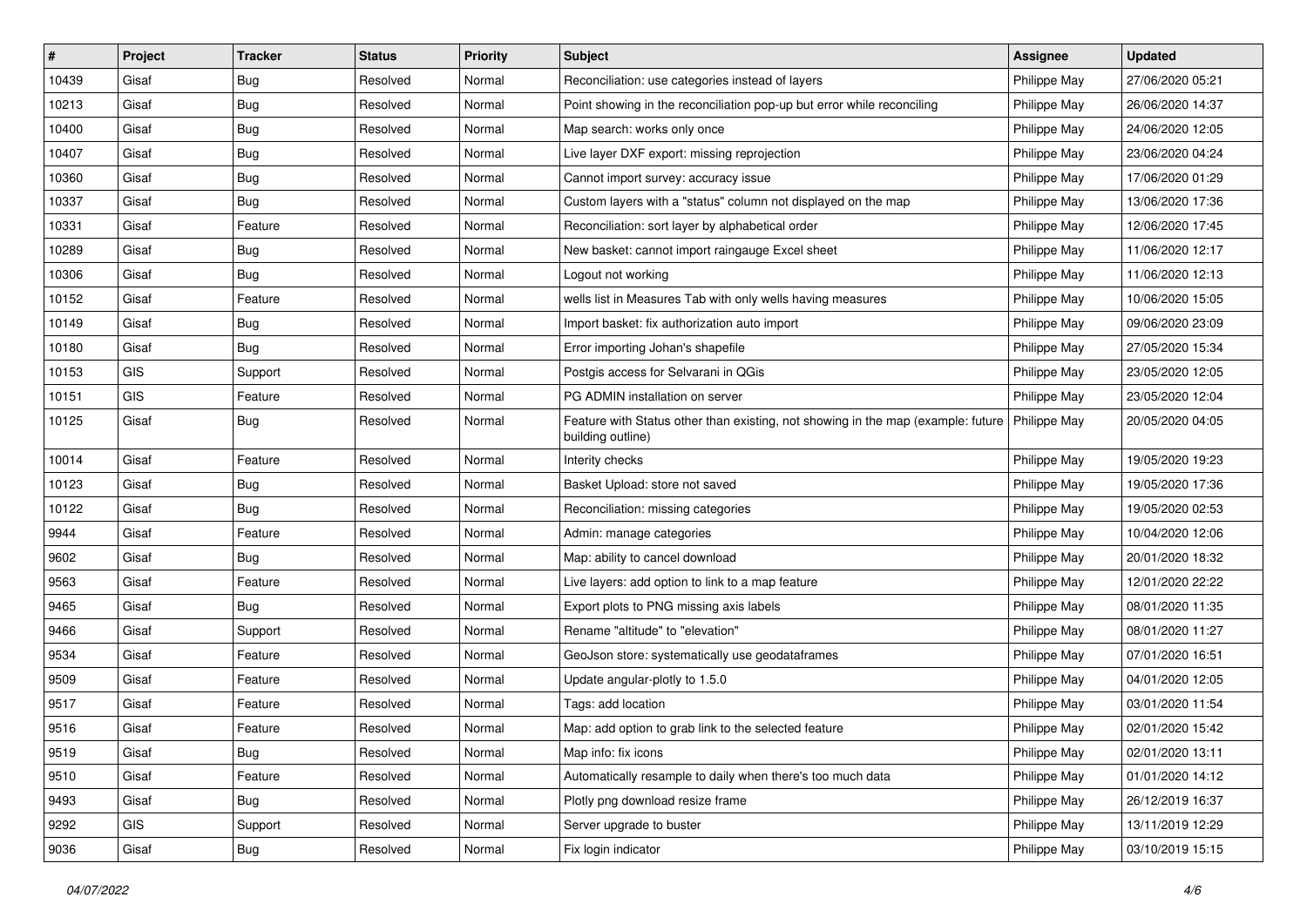| $\vert$ # | Project                             | <b>Tracker</b> | <b>Status</b> | Priority | <b>Subject</b>                                                                   | <b>Assignee</b> | <b>Updated</b>   |
|-----------|-------------------------------------|----------------|---------------|----------|----------------------------------------------------------------------------------|-----------------|------------------|
| 8756      | Gisaf                               | Bug            | Resolved      | Normal   | Map: handle errors when layers (eg, in base maps) don't actually exist           | Philippe May    | 02/08/2019 16:40 |
| 8669      | Gisaf                               | Feature        | Resolved      | Normal   | Groups of map layers                                                             | Philippe May    | 26/07/2019 10:51 |
| 8630      | Gisaf                               | Feature        | Resolved      | Normal   | Map: add option for filter with status                                           | Philippe May    | 10/07/2019 16:49 |
| 8504      | GIS                                 | Support        | Resolved      | Normal   | Clean data from the weather station                                              | Philippe May    | 04/07/2019 17:05 |
| 8450      | GIS                                 | Support        | Resolved      | Normal   | Unable to Load Jupyter Lab                                                       | Philippe May    | 10/06/2019 15:52 |
| 8096      | Geomatic studio<br>models for Gisaf | Task           | Resolved      | Normal   | Creating a Gkpg/shp for elevation points in Basins with category as an attribute | Philippe May    | 24/05/2019 16:57 |
| 8246      | <b>GIS</b>                          | Support        | Resolved      | Normal   | Server down?                                                                     | Philippe May    | 06/05/2019 15:45 |
| 8231      | Gisaf                               | <b>Bug</b>     | Resolved      | Normal   | Fix status in table definition of new categories                                 | Philippe May    | 03/05/2019 17:26 |
| 7935      | Geomatic studio<br>models for Gisaf | Task           | Resolved      | Normal   | Template components in order                                                     | Philippe May    | 20/03/2019 15:18 |
| 7709      | Geomatic studio<br>models for Gisaf | Feature        | Resolved      | Normal   | Waste water treatment plant improvements                                         | Philippe May    | 19/03/2019 23:58 |
| 7936      | Geomatic studio<br>models for Gisaf | Task           | Resolved      | Normal   | Add the wastewater type to the origin                                            | Philippe May    | 19/03/2019 23:56 |
| 3472      | Gisaf                               | Feature        | Resolved      | Normal   | Weather station graphs: choice of parameters                                     | Philippe May    | 10/03/2019 14:52 |
| 7527      | Gisaf                               | Feature        | Resolved      | Normal   | Give an option to resample data for graphs (eg. rain gauge)                      | Philippe May    | 07/03/2019 16:24 |
| 7813      | Gisaf                               | Documentation  | Resolved      | Normal   | Including credits for ESRI basemap (Sat, Highways, Labels)                       | Philippe May    | 05/03/2019 12:39 |
| 7696      | Geomatic studio<br>models for Gisaf | Feature        | Resolved      | Normal   | HT Cables shapefile from Johan                                                   | Philippe May    | 25/02/2019 18:54 |
| 7725      | Geomatic studio<br>models for Gisaf | Feature        | Resolved      | Normal   | Add a button for generating reports                                              | Philippe May    | 25/02/2019 13:08 |
| 7710      | Geomatic studio<br>models for Gisaf | Feature        | Resolved      | Normal   | Add fields to the individual components                                          | Philippe May    | 25/02/2019 13:07 |
| 7711      | Geomatic studio<br>models for Gisaf | Feature        | Resolved      | Normal   | Add fields to component types                                                    | Philippe May    | 25/02/2019 13:06 |
| 5974      | Gisaf                               | Bug            | Resolved      | Normal   | Issues in uploading readings into GISAF using interface                          | Philippe May    | 06/02/2019 09:25 |
| 7551      | <b>GIS</b>                          | Bug            | Resolved      | Normal   | error while downloading shapefiles from gisaf                                    | Philippe May    | 06/02/2019 09:10 |
| 7156      | GIS                                 | Support        | Resolved      | Normal   | Make server boot again                                                           | Philippe May    | 05/02/2019 11:13 |
| 7552      | GIS                                 | Bug            | Resolved      | Normal   | error in auto import of raw points to point shapefiles                           | Philippe May    | 05/02/2019 11:13 |
| 7554      | GIS                                 | <b>Bug</b>     | Resolved      | Normal   | Cannot auto import points for project RZ                                         | Philippe May    | 04/02/2019 16:31 |
| 7343      | GIS                                 | Support        | Resolved      | Normal   | Add layer for locations                                                          | Philippe May    | 02/02/2019 15:25 |
| 6954      | GIS                                 | Support        | Resolved      | Normal   | Create a VM for DB                                                               | Philippe May    | 10/11/2018 16:02 |
| 6990      | GIS                                 | Support        | Resolved      | Normal   | Create a VM for Notebooks                                                        | Philippe May    | 10/11/2018 15:57 |
| 6494      | GIS                                 | Support        | Resolved      | Normal   | Add CC copyright on data                                                         | Philippe May    | 31/08/2018 21:19 |
| 6069      | Gisaf                               | Task           | Resolved      | Normal   | wwtp output and flow component - output                                          | Philippe May    | 22/06/2018 15:15 |